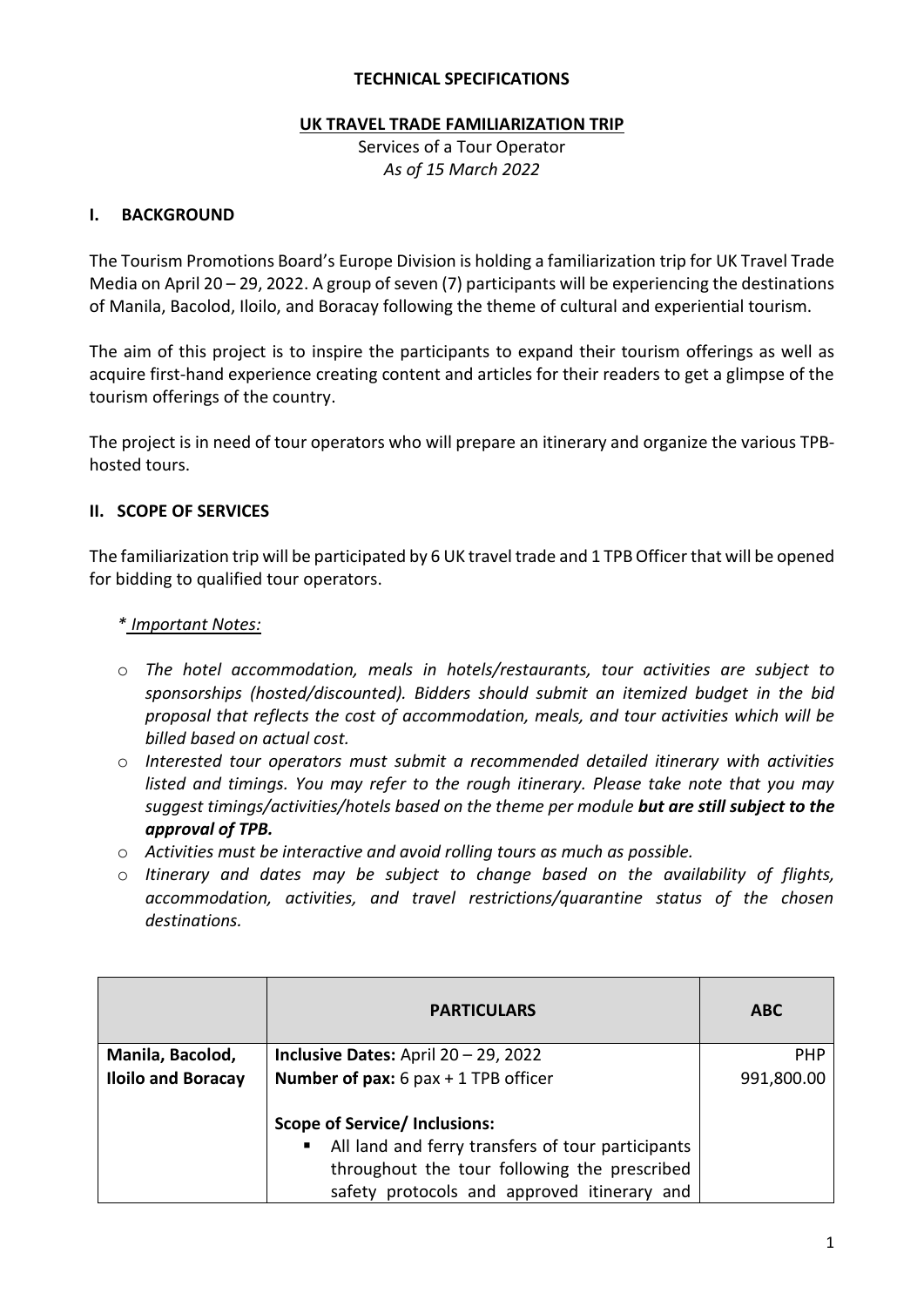| possible detours and stops as may<br>be             |  |
|-----------------------------------------------------|--|
| requested.                                          |  |
| Land transfers:<br>$\circ$                          |  |
| 2018 model or newer with drive                      |  |
| inclusive of gas and parking fees                   |  |
| Seating Capacity: maximum of<br>٠                   |  |
| four (4) persons plus luggage per                   |  |
| unit/van                                            |  |
| Provide Pick-up and Drop-off of<br>п                |  |
| passengers                                          |  |
| Airport/ Ferry Ports to<br>$\circ$                  |  |
| Hotel                                               |  |
| Hotel to Airport / Ferry<br>$\circ$                 |  |
| Ports                                               |  |
| Transport to, from and                              |  |
| O                                                   |  |
| around Bacolod, Iloilo,                             |  |
| and Boracay                                         |  |
| Inclusive of a licensed driver with<br>п            |  |
| uniform and company ID, fuel,                       |  |
| driver's<br>meals,<br>applicable                    |  |
| parking, toll fees, and overtime                    |  |
| fees.                                               |  |
| Onboard<br>comprehensive<br>٠                       |  |
| insurance                                           |  |
| <b>Compliant with IATF Protocols</b><br>٠           |  |
|                                                     |  |
| Ferry transfers: Inclusion of applicable<br>$\circ$ |  |
| fees and most accessible port                       |  |
|                                                     |  |
| Regular fare air tickets (refundable, reroutable    |  |
| and rebookable) with 20 kgs allowance inclusive     |  |
| of the terminal and other applicable fees           |  |
| MNL to BCD PR 2131 or 5J485 for seven<br>$\circ$    |  |
| $(7)$ pax                                           |  |
| MPH to MNL PR2038/ PR2042 or 5J 900<br>$\circ$      |  |
| for seven (7) pax                                   |  |
|                                                     |  |
| Room Accommodation, Deluxe category with            |  |
| breakfast based on Single Occupancy                 |  |
| *hotels/resorts are subject to the approval of      |  |
| TPB                                                 |  |
| Manila or Makati City - First Call - 2<br>$\circ$   |  |
| nights                                              |  |
| Deluxe/5-star category with<br>٠                    |  |
| upscale facilities                                  |  |
| Accessible to shopping,<br>٠                        |  |
| recreation, and attraction areas                    |  |
| Must be located in Manila Bay<br>٠                  |  |
| Area, Makati or BGC                                 |  |
|                                                     |  |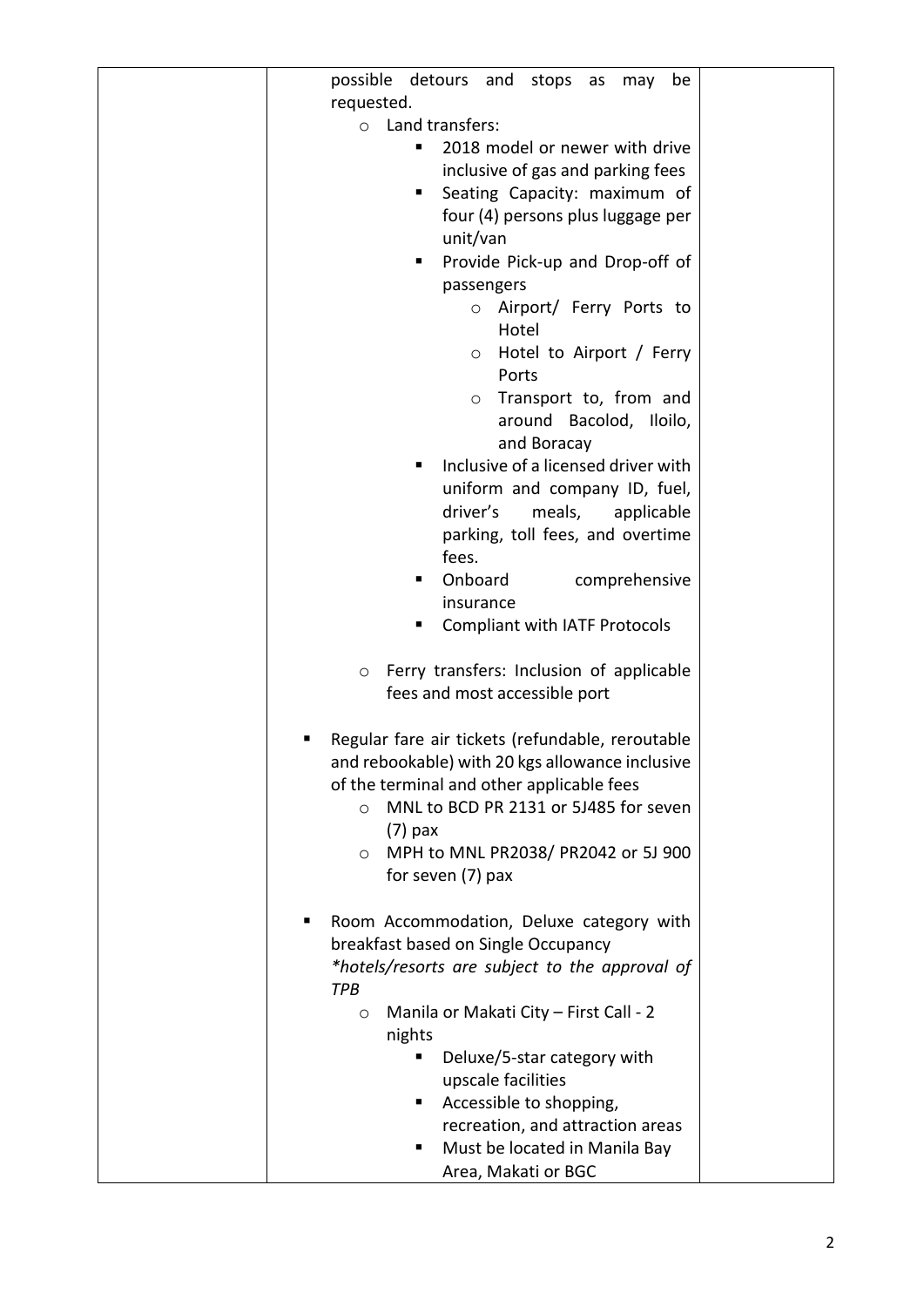| Preferred hotel/resorts include<br>٠            |  |
|-------------------------------------------------|--|
| Henry Hotel Manila, Conrad                      |  |
| Hotel, Sofitel Manila                           |  |
|                                                 |  |
| Bacolod $-1$ night<br>$\circ$                   |  |
| Must be located in the downtown<br>п            |  |
| area                                            |  |
| Newly constructed or renovated in<br>٠          |  |
| the past 5 years                                |  |
| Accessible to shopping, recreation,<br>٠        |  |
| and attraction areas                            |  |
|                                                 |  |
| Preferred hotels include Park Inn by            |  |
| Radisson, Seda Capitol Central and              |  |
| L'Fisher                                        |  |
| $Iloilo - 2 nights$<br>$\circ$                  |  |
| " Must be located in the downtown               |  |
|                                                 |  |
| area                                            |  |
| • Newly constructed or renovated in             |  |
| the past 5 years                                |  |
| ■ Accessible to shopping, recreation            |  |
| and attraction areas                            |  |
| • Preferred hotel include courtyard by          |  |
| Marriot                                         |  |
|                                                 |  |
| Boracay $-$ 4 nights<br>$\circ$                 |  |
| " Must be one of the deluxe resorts in          |  |
| Boracay, preferably in Station 1                |  |
| • Newly constructed or renovated in             |  |
| the past 5 years                                |  |
| Preferred resorts include Belmont               |  |
|                                                 |  |
| Boracay, Movenpick Resort, and                  |  |
| Crimson Hotel                                   |  |
| Manila $-2^{nd}$ call $-$ Wash up room          |  |
| Single occupancy<br>ш                           |  |
| Deluxe / 5-Star Hotel Category<br>٠             |  |
| Must be located in Manila,<br>٠                 |  |
| Makati or BGC                                   |  |
| ٠                                               |  |
| Must be located near or highly                  |  |
| accessible to the airport                       |  |
| Preferred hotel/resorts include<br>٠            |  |
| Marriott, Hilton, Conrad Hotel,                 |  |
| Solaire, Fairmont                               |  |
|                                                 |  |
| Full board meals throughout the trip<br>٠       |  |
| Note: meals should come with one (1) round of   |  |
|                                                 |  |
| drinks (choice of bottled water, juice, or soft |  |
| drinks) and one can or bottle of beer           |  |
| Lunch: Ten (10) Lunches per person<br>$\circ$   |  |
| @ PhP1,000/pax                                  |  |
| Dinner: Nine (9) Dinners per person<br>$\circ$  |  |
| @ PhP1,500/pax                                  |  |
| Snacks: Nine (9) per person<br>$\circ$          |  |
|                                                 |  |
| @ PhP300/pax                                    |  |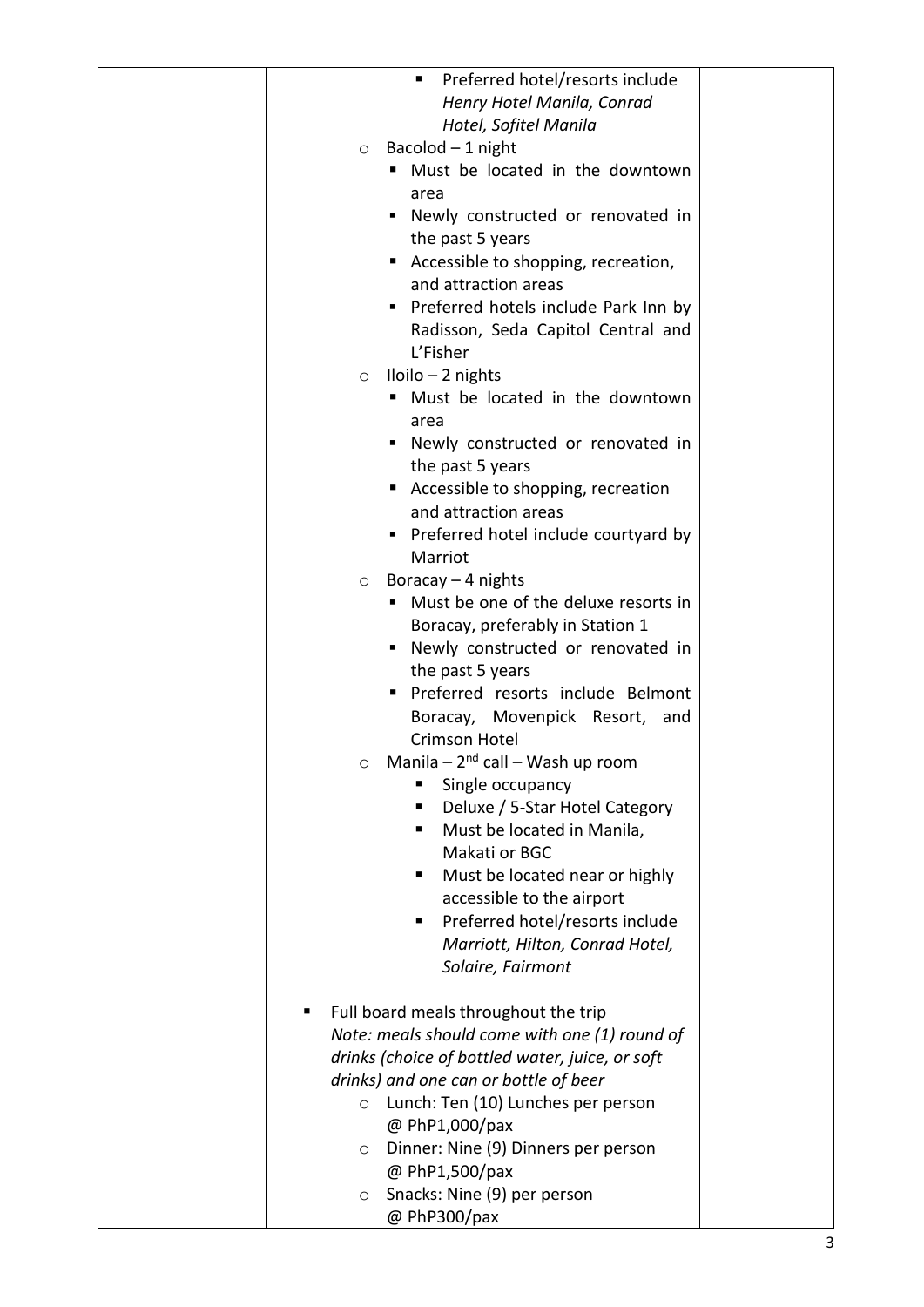| Must be able to accommodate guests<br>$\circ$<br>with dietary restrictions (i.e., halal,<br>vegetarian, diabetic, food allergies, etc.)<br><b>Bacolod</b><br>$\circ$<br><b>Balaring Seafood Area</b><br>Seafood,<br>Kansi<br>Inasal<br>п<br>and<br>specialty restaurants<br>Iloilo<br>$\circ$<br>Garin Farm<br>٠<br>Muelle Deli and Restaurant<br>٠<br>Netong's<br>٠<br>Punot: Flavors of Modern Iloilo<br>٠<br>Tatoy's Manokan and Seafood<br>Restaurant<br><b>Boracay</b><br>$\circ$<br>Los Indios Bravos<br><b>BarLo Restolounge</b><br><b>Station X Array of Restaurants</b><br>٠<br>Manila<br>$\circ$<br>Abe / Sentro<br>ш<br>Purple<br>Yam<br>$\sqrt{2}$<br>Lechon<br>٠<br>Degustacion<br>Palacio de Memoria / Las Casas<br>Filipinas de Acuzar<br>Apartment 1B<br>ш<br>Provision of licensed DOT Accredited English-<br>п<br>speaking Tour Guides<br>At least three (3) years experience<br>$\circ$<br>Must be fluent and conversant in English<br>O<br>Must have handled at least one foreign<br>O<br>foreign<br>group<br>our<br>or<br>diplomatic/dignitaries group<br>Should have a strong sense of Philippine<br>$\circ$<br>history, culture, art, tradition, and<br>current events.<br>Must not be convicted or found guilty of<br>$\circ$<br>a crime or administrative offense.<br>Cold towels and bottled water onboard the<br>vehicle<br>Incentivized, interactive and experiential tours<br>п<br>and activities preferred including but not<br>limited to,<br><b>Bacolod</b><br>$\circ$<br>Silay City Tour<br>Bacolod City Tour with Piaya<br>Making a demo<br>Iloilo<br>O |  |  |
|-------------------------------------------------------------------------------------------------------------------------------------------------------------------------------------------------------------------------------------------------------------------------------------------------------------------------------------------------------------------------------------------------------------------------------------------------------------------------------------------------------------------------------------------------------------------------------------------------------------------------------------------------------------------------------------------------------------------------------------------------------------------------------------------------------------------------------------------------------------------------------------------------------------------------------------------------------------------------------------------------------------------------------------------------------------------------------------------------------------------------------------------------------------------------------------------------------------------------------------------------------------------------------------------------------------------------------------------------------------------------------------------------------------------------------------------------------------------------------------------------------------------------------------------------------------------------------------------|--|--|
|                                                                                                                                                                                                                                                                                                                                                                                                                                                                                                                                                                                                                                                                                                                                                                                                                                                                                                                                                                                                                                                                                                                                                                                                                                                                                                                                                                                                                                                                                                                                                                                           |  |  |
|                                                                                                                                                                                                                                                                                                                                                                                                                                                                                                                                                                                                                                                                                                                                                                                                                                                                                                                                                                                                                                                                                                                                                                                                                                                                                                                                                                                                                                                                                                                                                                                           |  |  |
|                                                                                                                                                                                                                                                                                                                                                                                                                                                                                                                                                                                                                                                                                                                                                                                                                                                                                                                                                                                                                                                                                                                                                                                                                                                                                                                                                                                                                                                                                                                                                                                           |  |  |
|                                                                                                                                                                                                                                                                                                                                                                                                                                                                                                                                                                                                                                                                                                                                                                                                                                                                                                                                                                                                                                                                                                                                                                                                                                                                                                                                                                                                                                                                                                                                                                                           |  |  |
|                                                                                                                                                                                                                                                                                                                                                                                                                                                                                                                                                                                                                                                                                                                                                                                                                                                                                                                                                                                                                                                                                                                                                                                                                                                                                                                                                                                                                                                                                                                                                                                           |  |  |
|                                                                                                                                                                                                                                                                                                                                                                                                                                                                                                                                                                                                                                                                                                                                                                                                                                                                                                                                                                                                                                                                                                                                                                                                                                                                                                                                                                                                                                                                                                                                                                                           |  |  |
|                                                                                                                                                                                                                                                                                                                                                                                                                                                                                                                                                                                                                                                                                                                                                                                                                                                                                                                                                                                                                                                                                                                                                                                                                                                                                                                                                                                                                                                                                                                                                                                           |  |  |
|                                                                                                                                                                                                                                                                                                                                                                                                                                                                                                                                                                                                                                                                                                                                                                                                                                                                                                                                                                                                                                                                                                                                                                                                                                                                                                                                                                                                                                                                                                                                                                                           |  |  |
|                                                                                                                                                                                                                                                                                                                                                                                                                                                                                                                                                                                                                                                                                                                                                                                                                                                                                                                                                                                                                                                                                                                                                                                                                                                                                                                                                                                                                                                                                                                                                                                           |  |  |
|                                                                                                                                                                                                                                                                                                                                                                                                                                                                                                                                                                                                                                                                                                                                                                                                                                                                                                                                                                                                                                                                                                                                                                                                                                                                                                                                                                                                                                                                                                                                                                                           |  |  |
|                                                                                                                                                                                                                                                                                                                                                                                                                                                                                                                                                                                                                                                                                                                                                                                                                                                                                                                                                                                                                                                                                                                                                                                                                                                                                                                                                                                                                                                                                                                                                                                           |  |  |
|                                                                                                                                                                                                                                                                                                                                                                                                                                                                                                                                                                                                                                                                                                                                                                                                                                                                                                                                                                                                                                                                                                                                                                                                                                                                                                                                                                                                                                                                                                                                                                                           |  |  |
|                                                                                                                                                                                                                                                                                                                                                                                                                                                                                                                                                                                                                                                                                                                                                                                                                                                                                                                                                                                                                                                                                                                                                                                                                                                                                                                                                                                                                                                                                                                                                                                           |  |  |
|                                                                                                                                                                                                                                                                                                                                                                                                                                                                                                                                                                                                                                                                                                                                                                                                                                                                                                                                                                                                                                                                                                                                                                                                                                                                                                                                                                                                                                                                                                                                                                                           |  |  |
|                                                                                                                                                                                                                                                                                                                                                                                                                                                                                                                                                                                                                                                                                                                                                                                                                                                                                                                                                                                                                                                                                                                                                                                                                                                                                                                                                                                                                                                                                                                                                                                           |  |  |
|                                                                                                                                                                                                                                                                                                                                                                                                                                                                                                                                                                                                                                                                                                                                                                                                                                                                                                                                                                                                                                                                                                                                                                                                                                                                                                                                                                                                                                                                                                                                                                                           |  |  |
|                                                                                                                                                                                                                                                                                                                                                                                                                                                                                                                                                                                                                                                                                                                                                                                                                                                                                                                                                                                                                                                                                                                                                                                                                                                                                                                                                                                                                                                                                                                                                                                           |  |  |
|                                                                                                                                                                                                                                                                                                                                                                                                                                                                                                                                                                                                                                                                                                                                                                                                                                                                                                                                                                                                                                                                                                                                                                                                                                                                                                                                                                                                                                                                                                                                                                                           |  |  |
|                                                                                                                                                                                                                                                                                                                                                                                                                                                                                                                                                                                                                                                                                                                                                                                                                                                                                                                                                                                                                                                                                                                                                                                                                                                                                                                                                                                                                                                                                                                                                                                           |  |  |
|                                                                                                                                                                                                                                                                                                                                                                                                                                                                                                                                                                                                                                                                                                                                                                                                                                                                                                                                                                                                                                                                                                                                                                                                                                                                                                                                                                                                                                                                                                                                                                                           |  |  |
|                                                                                                                                                                                                                                                                                                                                                                                                                                                                                                                                                                                                                                                                                                                                                                                                                                                                                                                                                                                                                                                                                                                                                                                                                                                                                                                                                                                                                                                                                                                                                                                           |  |  |
|                                                                                                                                                                                                                                                                                                                                                                                                                                                                                                                                                                                                                                                                                                                                                                                                                                                                                                                                                                                                                                                                                                                                                                                                                                                                                                                                                                                                                                                                                                                                                                                           |  |  |
|                                                                                                                                                                                                                                                                                                                                                                                                                                                                                                                                                                                                                                                                                                                                                                                                                                                                                                                                                                                                                                                                                                                                                                                                                                                                                                                                                                                                                                                                                                                                                                                           |  |  |
|                                                                                                                                                                                                                                                                                                                                                                                                                                                                                                                                                                                                                                                                                                                                                                                                                                                                                                                                                                                                                                                                                                                                                                                                                                                                                                                                                                                                                                                                                                                                                                                           |  |  |
|                                                                                                                                                                                                                                                                                                                                                                                                                                                                                                                                                                                                                                                                                                                                                                                                                                                                                                                                                                                                                                                                                                                                                                                                                                                                                                                                                                                                                                                                                                                                                                                           |  |  |
|                                                                                                                                                                                                                                                                                                                                                                                                                                                                                                                                                                                                                                                                                                                                                                                                                                                                                                                                                                                                                                                                                                                                                                                                                                                                                                                                                                                                                                                                                                                                                                                           |  |  |
|                                                                                                                                                                                                                                                                                                                                                                                                                                                                                                                                                                                                                                                                                                                                                                                                                                                                                                                                                                                                                                                                                                                                                                                                                                                                                                                                                                                                                                                                                                                                                                                           |  |  |
|                                                                                                                                                                                                                                                                                                                                                                                                                                                                                                                                                                                                                                                                                                                                                                                                                                                                                                                                                                                                                                                                                                                                                                                                                                                                                                                                                                                                                                                                                                                                                                                           |  |  |
|                                                                                                                                                                                                                                                                                                                                                                                                                                                                                                                                                                                                                                                                                                                                                                                                                                                                                                                                                                                                                                                                                                                                                                                                                                                                                                                                                                                                                                                                                                                                                                                           |  |  |
|                                                                                                                                                                                                                                                                                                                                                                                                                                                                                                                                                                                                                                                                                                                                                                                                                                                                                                                                                                                                                                                                                                                                                                                                                                                                                                                                                                                                                                                                                                                                                                                           |  |  |
|                                                                                                                                                                                                                                                                                                                                                                                                                                                                                                                                                                                                                                                                                                                                                                                                                                                                                                                                                                                                                                                                                                                                                                                                                                                                                                                                                                                                                                                                                                                                                                                           |  |  |
|                                                                                                                                                                                                                                                                                                                                                                                                                                                                                                                                                                                                                                                                                                                                                                                                                                                                                                                                                                                                                                                                                                                                                                                                                                                                                                                                                                                                                                                                                                                                                                                           |  |  |
|                                                                                                                                                                                                                                                                                                                                                                                                                                                                                                                                                                                                                                                                                                                                                                                                                                                                                                                                                                                                                                                                                                                                                                                                                                                                                                                                                                                                                                                                                                                                                                                           |  |  |
|                                                                                                                                                                                                                                                                                                                                                                                                                                                                                                                                                                                                                                                                                                                                                                                                                                                                                                                                                                                                                                                                                                                                                                                                                                                                                                                                                                                                                                                                                                                                                                                           |  |  |
|                                                                                                                                                                                                                                                                                                                                                                                                                                                                                                                                                                                                                                                                                                                                                                                                                                                                                                                                                                                                                                                                                                                                                                                                                                                                                                                                                                                                                                                                                                                                                                                           |  |  |
|                                                                                                                                                                                                                                                                                                                                                                                                                                                                                                                                                                                                                                                                                                                                                                                                                                                                                                                                                                                                                                                                                                                                                                                                                                                                                                                                                                                                                                                                                                                                                                                           |  |  |
|                                                                                                                                                                                                                                                                                                                                                                                                                                                                                                                                                                                                                                                                                                                                                                                                                                                                                                                                                                                                                                                                                                                                                                                                                                                                                                                                                                                                                                                                                                                                                                                           |  |  |
|                                                                                                                                                                                                                                                                                                                                                                                                                                                                                                                                                                                                                                                                                                                                                                                                                                                                                                                                                                                                                                                                                                                                                                                                                                                                                                                                                                                                                                                                                                                                                                                           |  |  |
|                                                                                                                                                                                                                                                                                                                                                                                                                                                                                                                                                                                                                                                                                                                                                                                                                                                                                                                                                                                                                                                                                                                                                                                                                                                                                                                                                                                                                                                                                                                                                                                           |  |  |
|                                                                                                                                                                                                                                                                                                                                                                                                                                                                                                                                                                                                                                                                                                                                                                                                                                                                                                                                                                                                                                                                                                                                                                                                                                                                                                                                                                                                                                                                                                                                                                                           |  |  |
|                                                                                                                                                                                                                                                                                                                                                                                                                                                                                                                                                                                                                                                                                                                                                                                                                                                                                                                                                                                                                                                                                                                                                                                                                                                                                                                                                                                                                                                                                                                                                                                           |  |  |
|                                                                                                                                                                                                                                                                                                                                                                                                                                                                                                                                                                                                                                                                                                                                                                                                                                                                                                                                                                                                                                                                                                                                                                                                                                                                                                                                                                                                                                                                                                                                                                                           |  |  |
|                                                                                                                                                                                                                                                                                                                                                                                                                                                                                                                                                                                                                                                                                                                                                                                                                                                                                                                                                                                                                                                                                                                                                                                                                                                                                                                                                                                                                                                                                                                                                                                           |  |  |
|                                                                                                                                                                                                                                                                                                                                                                                                                                                                                                                                                                                                                                                                                                                                                                                                                                                                                                                                                                                                                                                                                                                                                                                                                                                                                                                                                                                                                                                                                                                                                                                           |  |  |
|                                                                                                                                                                                                                                                                                                                                                                                                                                                                                                                                                                                                                                                                                                                                                                                                                                                                                                                                                                                                                                                                                                                                                                                                                                                                                                                                                                                                                                                                                                                                                                                           |  |  |
|                                                                                                                                                                                                                                                                                                                                                                                                                                                                                                                                                                                                                                                                                                                                                                                                                                                                                                                                                                                                                                                                                                                                                                                                                                                                                                                                                                                                                                                                                                                                                                                           |  |  |
|                                                                                                                                                                                                                                                                                                                                                                                                                                                                                                                                                                                                                                                                                                                                                                                                                                                                                                                                                                                                                                                                                                                                                                                                                                                                                                                                                                                                                                                                                                                                                                                           |  |  |
|                                                                                                                                                                                                                                                                                                                                                                                                                                                                                                                                                                                                                                                                                                                                                                                                                                                                                                                                                                                                                                                                                                                                                                                                                                                                                                                                                                                                                                                                                                                                                                                           |  |  |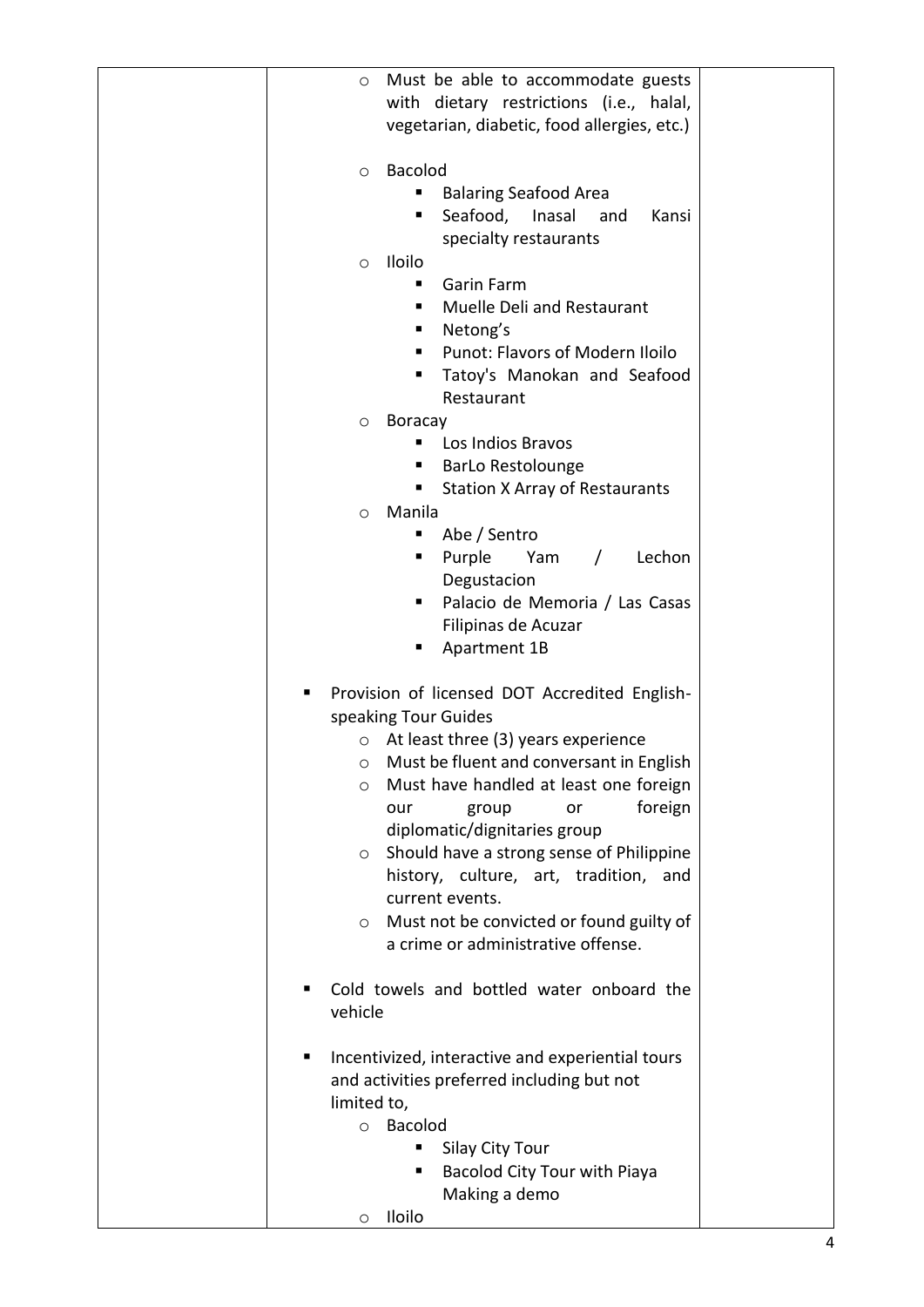| Garin Farm Tour, Miag-ao<br>٠                          |  |
|--------------------------------------------------------|--|
| Church, Guimbal, Tigbauan,                             |  |
| Oton                                                   |  |
| Iloilo City Tour with cooking<br>ш                     |  |
| demo                                                   |  |
| <b>Boracay</b><br>O                                    |  |
| Day 01 Island Hopping tour                             |  |
| Day 02 Wellness activity                               |  |
| Day 02 Sunset cruise                                   |  |
| Day 03 Motag Living Museum                             |  |
| Manila<br>$\circ$                                      |  |
| Bambike tour in BGC<br>■                               |  |
| Half Day tour in Palacio de                            |  |
| Memoria                                                |  |
| Old Manila Tour<br>■                                   |  |
| Manila City Tour<br>ш                                  |  |
|                                                        |  |
| Provision of an itinerary booklet (with details<br>ш   |  |
| such as activities and what to wear) and               |  |
| Directory of Foreign Embassies, DOT Tourism            |  |
| Attachés, and TPB Officials to all participants.       |  |
| (Content and design subject to the approval of         |  |
| TPB)                                                   |  |
|                                                        |  |
| Provision of signages/banners (Design subject<br>■     |  |
| to the approval of TPB)                                |  |
|                                                        |  |
| Provision of hygiene kit to include at least a<br>п    |  |
| small bottle of alcohol, K95 masks throughout          |  |
| the trip, face shield (should it be required), wet     |  |
| wipes, tissue, vitamin C, sunscreen, mosquito          |  |
| repellant lotion                                       |  |
|                                                        |  |
| First Aid Kit during tours and on vehicles             |  |
| (land/water transfer) with basic medicines             |  |
| (antacid for upset stomach, headache, an               |  |
| antihistamine for allergies, diarrhea, motion          |  |
| sickness, etc)                                         |  |
|                                                        |  |
| Provision of raincoats and golf umbrellas in case<br>ш |  |
| of rain.                                               |  |
| Inclusion of all entrance, environmental, and<br>ш     |  |
|                                                        |  |
| other applicable fees                                  |  |
| Provision of snorkeling equipment and other<br>ш       |  |
| materials needed during activities                     |  |
|                                                        |  |
| Incidentals and other miscellaneous expenses<br>п      |  |
| (e.g., sampling of local delicacies, etc.)             |  |
|                                                        |  |
|                                                        |  |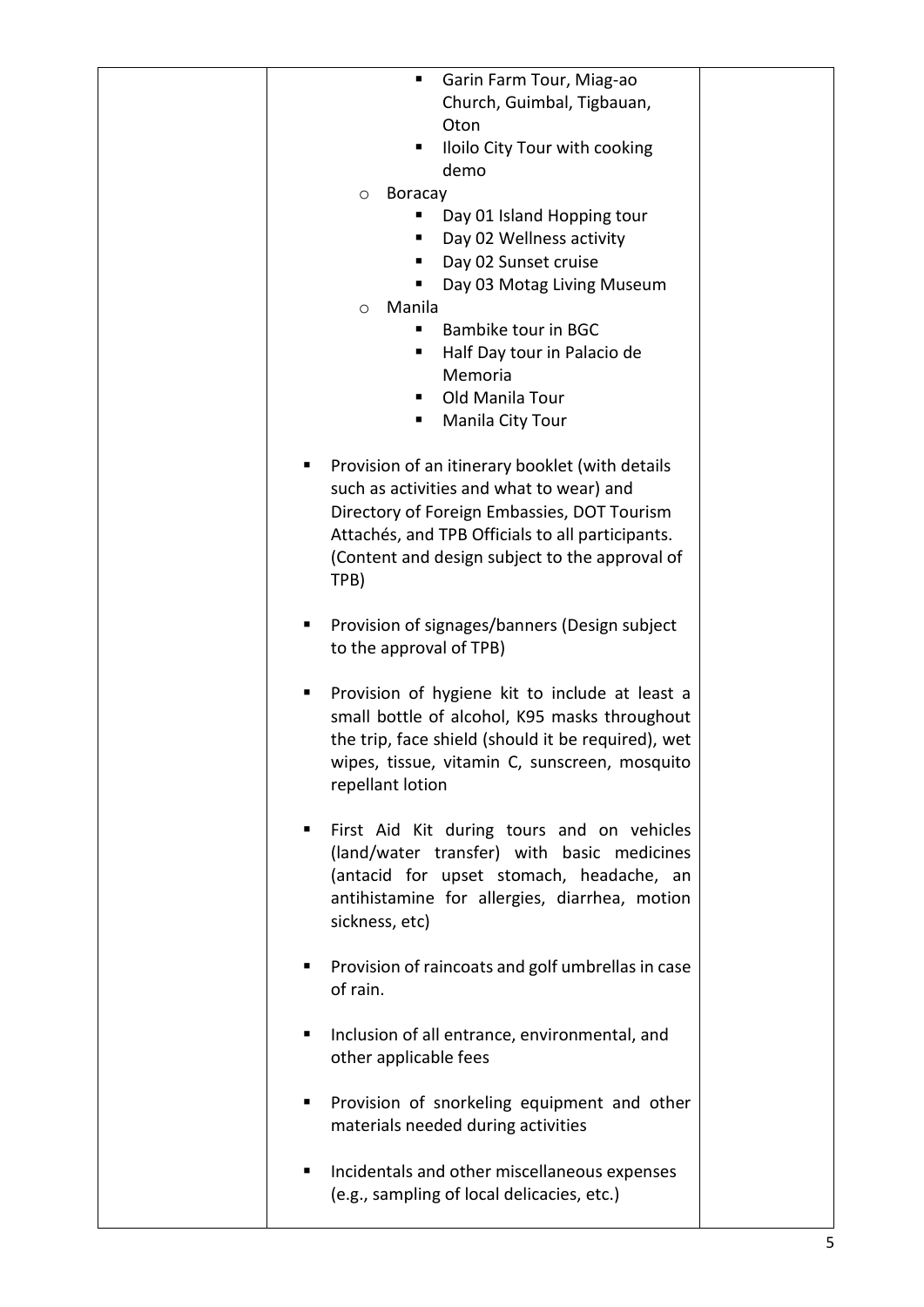| • Provision for on-site related expenses as the<br>need arises worth PhP50,000.00                                    |  |
|----------------------------------------------------------------------------------------------------------------------|--|
| • Provision of destination-based giveaways<br>without showing tour operator's logo and for<br>TPB's approval         |  |
| Comprehensive travel insurance with COVID<br>coverage throughout the duration of the trip<br>(including manila part) |  |
| RT-PCR or Antigen Tests should this be required<br>п.<br>and unless TPB may provide                                  |  |

# **II. ELIGIBILITY REQUIREMENTS**

• Must comply with the legal and technical and other requirements under R.A. 9184 and its Revised Implementing Rules and Regulations.

# **Documents to be submitted:**

- Company must have valid Mayor's Permit
- Company must submit company profile, tax clearance within the last six months preceding the date of BIR submission, and valid PhilGEPS registration certificate
- Company must submit a copy of valid DOT accreditation certificate
- Company must be a member of Philippine Tour Operators Association (PhilTOA), Philippine Travel Agencies Association (PTAA), or other travel-related organizations
- Company must submit list of projects completed / clients for the past two years

# **III. SPECIAL/ADDITIONAL REQUIREMENTS**

The Travel and Tour Operators must be:

- A DOT-accredited establishment.
- Engaged in the business as a travel and tour operator for at least five (5) years at the date and time of the opening of bids.
- At least five (5) years experience and expertise in inbound (domestic) travel handling the European market.
- Company should have an account in Landbank or be willing to shoulder the bank charges.
- Hotels and resorts used for the tours should be DOT-accredited and should be Deluxe. Moreover, tour guides and tourist transport companies should be DOT-accredited
- Shall work on a minimum guarantee of five (5) pax and will be paid according to the actual number of pax serviced and delivered which shall not exceed the ABC.
- Willing to provide services on "send-bill" arrangement.
- Member of a registered and reputable Travel and Tour Operator Association of the Republic of the Philippines. Provided, that the Travel and Tour Operator Association is a member of a reputable international travel association in Southeast Asia.

# **III. INVITATION TO SUPPLIERS**